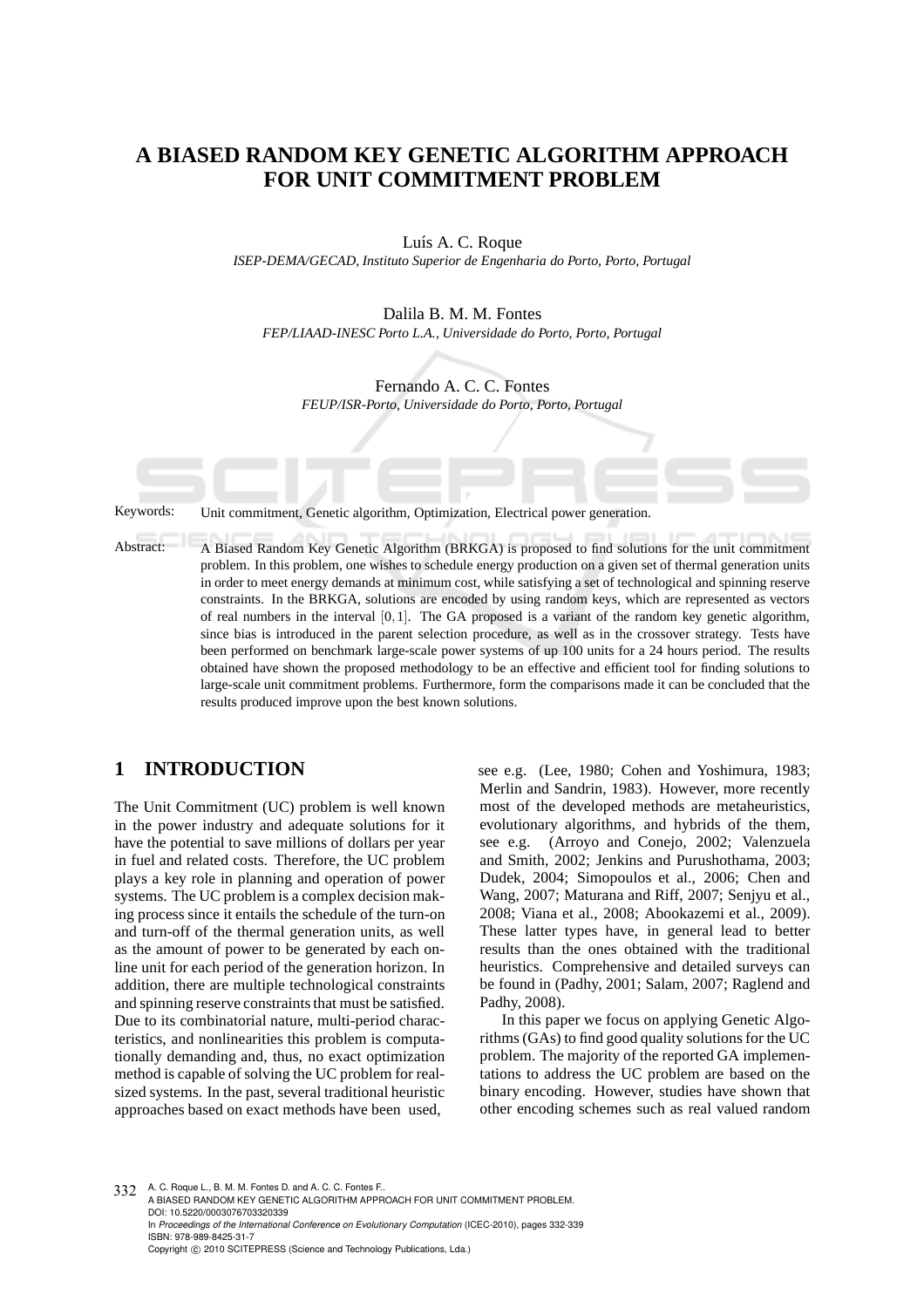keys (Bean, 1994) can be efficient when accompanied with suitable GA operators, specially for problems where the relative order of tasks is important. In the proposed algorithm a solution is encoded as a vector of *n* real random keys in the interval  $[0,1]$ , where  $n$  is the number of generation units. The Biased Random Key Genetic Algorithm (BRKGA) proposed in this paper is based on the framework provided by Resende and Goncalves in (Goncalves and Resende, 2009). BRKGAs are a variation of the Random key Genetic Algorithms (RKGAs), first introduced by Bean (Bean, 1994). The bias is introduced at two different stages of the GA. On the one hand, when parents are selected we get a higher change of good solutions being chosen, since one of the parents is always taken from a subset including the best solutions. On the other hand, the crossover strategy is more likely to choose alleles from the best parent to be inherited by offspring. In (Gonçalves and Resende, 2009) is presented a tutorial on the implementation and use of biased random key genetic algorithms for solving combinatorial optimization problems and many successful applications are reported in the references therein.

This paper is organized as follows. In Section 2, the UC problem is described and formulated, while in Section 3 the genetic algorithm proposed is explained. Section 4 presents the set of benchmark systems used in the computational experiments and reports on the results obtained. Finally, in Section 5 some conclusions are drawn.

## **2 UC PROBLEM FORMULATION**

In the UC problem one needs to determine the turnon and turn-off times of the power generation units, as well as the generation output subject to operational constraints, while satisfying load demands at minimum cost. Therefore, we have two types of decision variables. The binary variables, which indicate the status of each unit in each time period and the real variables, which provide the information on the amount of energy produced by each unit in each time period. The choices made must satisfy two sets of constraints: the demand constraints, regarding the load requirements and the spinning reserve requirements and the technical constraints, regarding generation units constraints. The costs are made up two components: the fuel costs, i.e. production costs, and the start-up costs.

Let us now introduce the parameters and decision variables notation.

*Yth*<sub>t, *j*</sub>**:** (Thermal) Generation of unit *j* at time period

*t*, in [*MW*];

- $u_t$  *j***:** Status of unit *j* at time period *t* (1 if the unit is on; 0 otherwise);
- *T***:** Number of time periods (hours) of the scheduling time horizon;
- *N***:** Number of generation units;
- *t***:** Time period index;
- *j***:** Generation unit index;
- $D_t$ **:** Load demand at time period *t*, in [*MW*];
- *Drt***:** System spinning reserve requirements at time period *t*, in [*MW*];
- *YthMin*/*Max***:** Minimum/maximum generation limits, in [*MW*];
- $\Delta_j^{dn/up}$ : maximum allowed output level decrease/increase in consecutive periods for unit  $j$ , in  $[MW]$ .
- $T_{min}^{on/off}$  $\sum_{\text{min},j}^{\text{on}/\text{off}}$ : Minimum uptime/downtime of unit *j*, in [*hours*];
- $T_j^{on/off}(t)$ : Time periods for which unit *j* has been continuously on-line/off-line until time period *t*, in [*hours*];
- $T_{c,i}$ : Number of time periods needed to cool down unit *j*, in [*hours*];
- *SU*<sub>*H*/*C*,*j*</sub>**:** Hot/Cold start-up cost of unit *j*, in [\$];

#### **2.1 Objective Function**

As already said, there are two cost components: generation costs and start-up costs. The generation costs, i.e. the fuel costs, are conventionally given by a quadratic cost function as in equation (1), while the start-up costs, that depend on the number of time periods during which the unit has been off, are given as in equation (2).

$$
F_j(Y_{th,j}) = a_j \cdot (Yth_{t,j})^2 + b_j \cdot Yth_{t,j} + c_j, \quad (1)
$$

where  $a_j, b_j, c_j$  are the cost coefficients of unit *j*.

$$
SU_{t,j} = \begin{cases} SU_{H,j} & \text{if } T_{min,j}^{off} \le T_j^{off}(t) \le T_{c,j} \\ SU_{C,j} & \text{if } T_j^{off}(t) > T_{c,j} \end{cases} \tag{2}
$$

where  $SU_{H,j}$  and  $SUS_{C,j}$  are the hot and cold start-up costs of unit *j*, respectively.

Therefore, the cost incurred with an optimal scheduling is given by the minimization of the total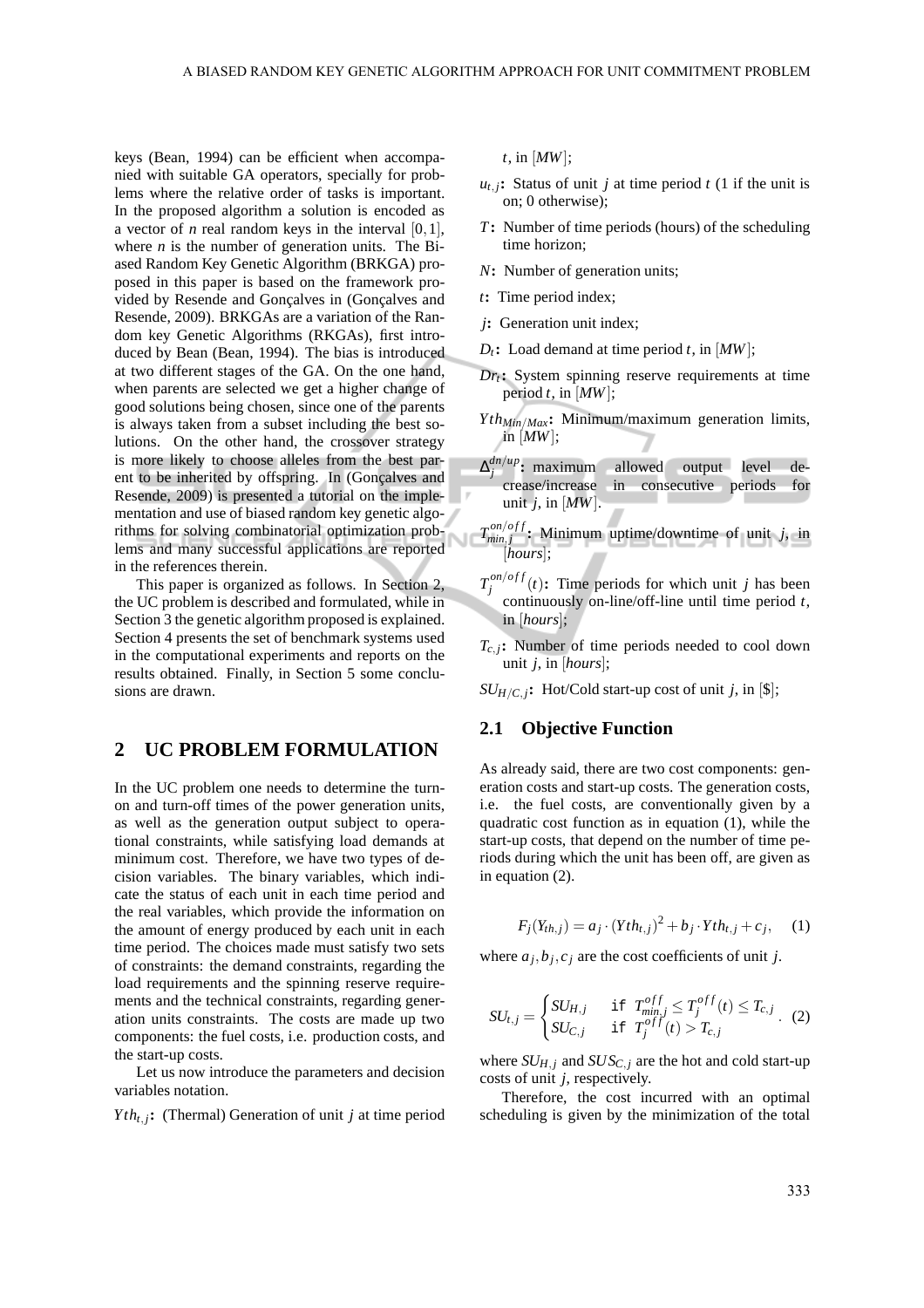costs for the whole planning period, as in equation (3).

Minimize 
$$
\sum_{t=1}^{T} \left( \sum_{j=1}^{N} \left\{ F_j(Yth_{t,j}) \cdot u_{t,j} \right\} + SU_{t,j} \cdot (1 - u_{t-1,j}) \cdot u_{t,j} \right\} \right).
$$
 (3)

#### **2.2 Constraints**

*N*

The constraints can be divided into two sets: the demand constraints and the technical constraints. Regarding the first set of constraints it can be further divided into load requirements and spinning reserve requirements, which can be written as follows:

**1. Power Balance Constraints.** The total power generated must meet the load demand, for each time period.

$$
\sum_{j=1}^N Yth_{t,j} \cdot u_{t,j} \ge D_t, t \in \{1,2,...,T\}. \tag{4}
$$

**2. Spinning Reserve Constraints.** The spinning reserve is the total amount of real power generation available from on-line units net of their current production level.

$$
\sum_{j=1}^{N} Yth_{max,j} \cdot u_{t,j} \ge Dr_t + D_t, t \in \{1, 2, ..., T\}.
$$
 (5)

The second set of constrains includes unit output range, minimum number of time periods that the unit must be in each status (on-line and off-line), and the maximum output variation allowed for each unit.

**3. Unit Output Range Constraints.** Each unit has a maximum and minimum production capacity.

$$
Yth_{min,j} \cdot u_{t,j} \leq Yth_{t,j} \leq Yth_{max,j} \cdot u_{t,j},
$$
 (6)

for  $t \in \{1, 2, ..., T\}$  and  $j \in \{1, 2, ..., N\}$ .

**4. Ramp Rate Constraints.** Due to the thermal stress limitations and mechanical characteristics the output variation levels of each online unit in two consecutive periods are restricted by ramp rate limits.

$$
-\Delta_j^{dn} \le Yth_{t,j} - Yth_{t-1,j} \le \Delta_j^{up},\tag{7}
$$

for  $t \in \{1, 2, ..., T\}$  and  $j \in \{1, 2, ..., N\}$ .

**5. Minimum Uptime/Downtime Constraints.** The unit cannot be turned on or off instantaneously once it is committed or uncommitted. The minimum uptime/downtime constraints indicate that there will be a minimum time before it is shut-down or started-up, respectively.

$$
T_j^{on}(t) \ge T_{min,j}^{on} \text{ and } T_j^{off}(t) \le T_{min,j}^{off}, \qquad (8)
$$
  
for  $t \in \{1, 2, ..., T\}$  and  $j \in \{1, 2, ..., N\}.$ 

## **3 BIASED RANDOM KEY GENETIC ALGORITHM**

Genetic Algorithms (GAs) are a optimization technique based on natural genetics and evolution mechanisms such as survival of the fittest law, genetic recombination and selection (Holland, 1975; Goldberg, 1989). GAs provide great modeling flexibility and can easily be implemented to search for solutions of combinatorial optimization problems. Several GAs have been proposed for the unit commitment problem, see e.g. (Kazarlis et al., 1996; Cheng et al., 2000; Swarup and Yamashiro, 2002; Arroyo and Conejo, 2002; Xing and Wu, 2002; Dudek, 2004; Abookazemi et al., 2009), the main differences being the representation scheme, the decoding procedure, and the solution evaluation procedure (i.e. fitness function).

Many GA operators have been used; the most common being copy, crossover, and mutation. Copy consists of simply copying the best solutions from the previous generation into the next one, with the intention of preserving the chromosomes corresponding to best solutions in the population. Crossover produces one or more *offsprings* by combining the genes of solutions chosen to act as their parents. The mutation operator randomly changes one or more genes of a given chromosome in order to introduce some extra variability into the population and thus, prevent premature convergence.

The GA proposed here, i.e. the BRKGA, uses the framework proposed by Resend and Gonçalves in (Goncalves and Resende, 2009). The algorithm evolves a population of chromosomes that are used to assign priorities to the generation units. These chromosomes are vectors, of size *N* (number of units), of real numbers from the interval  $[0,1]$  (called random keys). A new population is obtained by joining three subsets of solutions as follows: the first subset is obtained by copying the best solutions of the current population; the second subset is obtained by using a (biased) parameterized uniform crossover; the remaining solutions, termed mutants, are randomly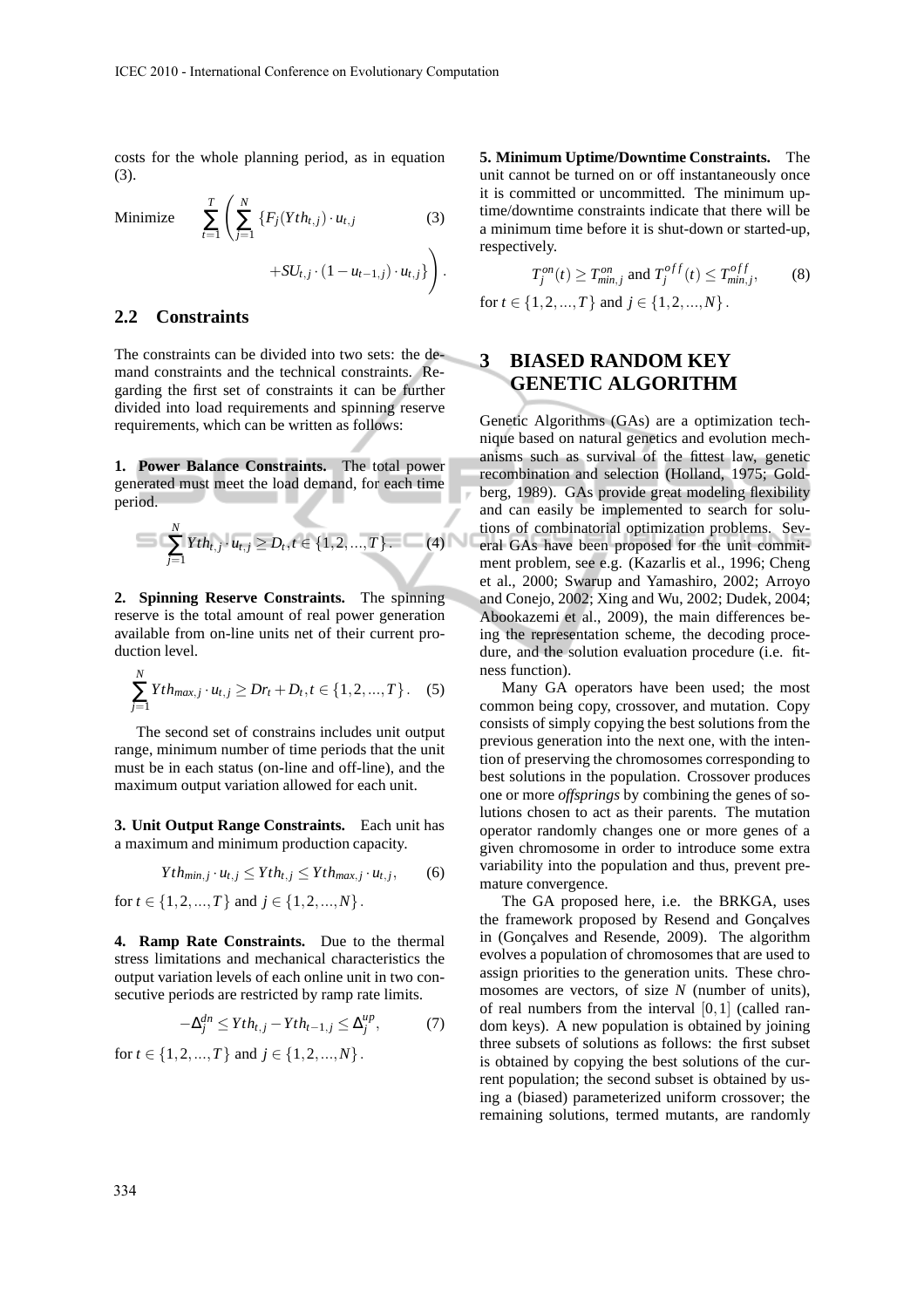generated as was the case for the initial population. The BRKGA framework is illustrated in Figure 1, which has been adapted from (Gonçalves and Resende, 2009).



Specific to our problem is the decode and repair procedure, that is how solutions are constructed once a population of chromosomes is given. The decoding procedure is performed in two main steps, as it can be seen in Figure 2. Firstly, a solution satisfying the load demand, for each period is obtained. In this solution the units production is proportional to their priority, which is given by the random key value. Then, these solutions are checked for constraints satisfaction.

#### **3.1 Decoding Procedure**

Given a vector of numbers in the interval  $[0,1]$ , say  $RK = (r_1, r_2, ..., r_N)$  a percent vector  $V =$  $(v_1, v_2, \ldots, v_N)$  is computed. Each element  $v_j$  is computed as  $v_j = \frac{r_j}{\sqrt{N}}$  $\frac{r_j}{\sum_i^N r_i}, i = 1, 2, ..., N.$ 

Then an output generation matrix *Yth* is obtained, where each element  $Yth(t, j)$  gives the production level of unit *j* for time period *t* and is computed as in equation (9).

$$
Yth(t, j) = D_t \cdot v_j, j = 1, 2, ..., N.
$$
 (9)

The production level of unit *j* for each time period *t* however, may not be admissible and therefore, the solution obtained may be unfeasible. Hence, the decoding procedure also incorporates a repair mechanism. This mechanism forces constraints satisfaction, except for the minimum uptime/downtime



Compute total production cost

**Entry** 

penalty function, as already mentioned. The repair mechanism starts by forcing the output level of each unit to be in its output range as given in equation (10).

$$
Yth_{i,j} = \begin{cases} Yth_{max,j} & \text{if } Yth_{i,j} \ge Yth_{max,j} \\ Yth_{i,j} & \text{if } Yth_{min,j} < Yth_{i,j} < Yth_{max,j} \\ Yth_{min,j} & \text{if } \chi \cdot Yth_{min,j} \le Yth_{i,j} \le Yth_{min,j} \\ 0 & \text{otherwise,} \end{cases} \tag{10}
$$

where  $\chi \in [0,1]$  is a scaling factor.

At the same time that the ramp constrains are ensured for a specific time period *t*, new output limits  $(Yth_{t,j}^{max}$  and  $Yth_{t,j}^{min}$  upper and lower limits, respectively) must be imposed, for the following period  $t + 1$ , since their value depends on the output level of the current period  $t$ . Equations (11) and (12) show how this is done.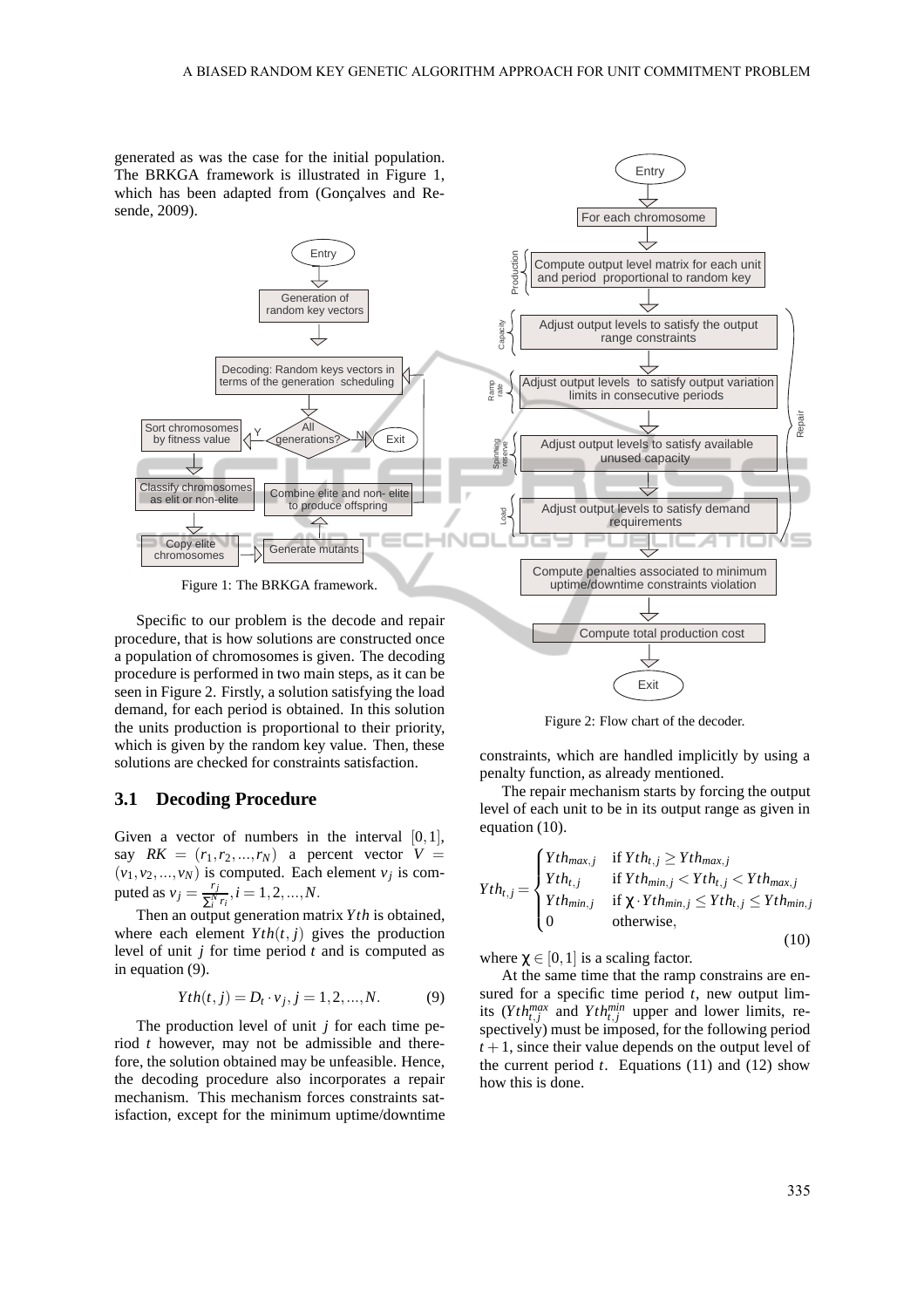$$
Yth_{t,j} = \begin{cases} Yth_{t,j}^{max} & \text{if } Yth_{t,j} \ge Yth_{t,j}^{max} \\ Yth_{t,j} & \text{if } Yth_{t,j}^{min} < Yth_{t,j} < Yth_{t,j}^{max} \\ Yth_{t,j}^{min} & \text{if } \mu \cdot Yth_{t,j}^{min} \le Yth_{t,j} \le Yth_{t,j}^{min} \\ 0 & \text{otherwise} \end{cases} \tag{11}
$$

where  $Yth_{1,j}^{max} = Yth_{max,j}$ ,  $Yth_{1,j}^{min} = Yth_{min,j}$  and

$$
Yth_{t,j}^{max} = min\left\{Yth_{max,j}, Yth_{t-1,j} + \Delta_j^{up}\right\},\
$$
  
\n
$$
Yth_{t,j}^{min} = max\left\{Yth_{min,j}, Yth_{t-1,j} - \Delta_j^{dn}\right\}.
$$
 (12)

Since to ensure that the unit output range constraints and the ramp rate constraints are verified the output level of the units may have been changed, it is no longer guaranteed that load demands are satisfied. Furthermore, for each period, it may happen that the production is either not enough or excessive. If there is excessive production, the on-line units production is decreased to its minimum allowed value, one at the time, until either all are set to the minimum production or the production reaches the load demand value. In doing so, units are considered in descending order of priority, i.e. random key value. It should be notice that by reducing production at time period *t* the production limits at time period  $t + 1$  change, and the new values must be respected. Therefore, the minimum allowed production is given by  $max\left\{Yth_{t,j}^{min}, Yth_{t+1,j} - \Delta_j^{up}\right\}$ . This is repeated no more than *N* times. If there is lack of production, the on-line units production is increased to its maximum allowed value, one at the time, until either all are set to the maximum production or the production reaches the load demand value. In doing so, units are considered in ascending order of priority, i.e. random key value. It should be notice that by increasing production at time period *t* the production limits at time period  $t + 1$  change, and the new values must be respected. Therefore, the maximum allowed production is given by  $min\left\{Yth_{t,j}^{max}, Yth_{t+1,j} + \Delta_j^{dn}\right\}$ . Again, this is repeated no more than *N* times.

At the end of the procedures just explained it may happen that the production matches, is larger than or lesser than the demand. Both in the first and second cases, the procedure moves onto the spinning reserve constraints phase, while in the latter case units are turned on-line at least at the required output level (or more if the ramp constraints require so).

Once the spinning reserve phase is reached the production either matches or is larger than the load demand. Therefore, the spinning reserve requirements can be decreased on the amount of the excessive production. This new value is then compared to the unused production capacity. If larger, then units will be turned on-line, in descending order of priority, at minimum output level until their cumulative capacity satisfies the spinning reserve requirements.

Once these four repairing stages have been performed the solutions obtained may not satisfy the uptime or the downtime constraints. If they are not satisfied then a penalty function is applied. This penalty function is explained in Section 3.3i when the fitness function is described.

#### **3.2 GA Operators**

In order to obtain a new population

- 20% of the best solutions (elite set) of the current population are copied;
- 20% of the new population is obtained by introducing mutants, that is by randomly generating new sequences of random keys, which are then decoded to obtain mutant solutions. Since they are generated using the same distribution as the original population, no genetic material of the current population is brought in; ICATIONS
- Finally, the remaining 60% of the population is obtained by biased reproduction, which is accomplished by having both a biased selection and a biased crossover.

The selection is biased since, one of the parents is randomly selected from the elite set of solutions (of the current population), while the other is randomly selected from the remainder solutions. This way, elite solutions are given a higher chance of matting, and therefore of passing on their characteristics to future populations. Genes are chosen by using a biased uniform crossover, that is, for each gene a biased coin is tossed to decide on which parent the gene is taken from. This way, the offspring inherits the genes from the elite parent with higher probability (0.7 in our case).

#### **3.3 Fitness Function**

The fitness function used for the evaluation of the solutions is composed of two terms. The first term *TC* represents the total thermal system operating cost, while the second term is the penalty associated with the violation of the uptime and downtime constraints. Recall that the total thermal system operating cost is given by the cost of the fuel needed to produce the energy and the units startup costs, see equation (13).

$$
TC_{t,j} = F_j(Yth_{t,j}) \cdot u_{t,j} + SU_{t,j} \cdot (1 - u_{t-1,j}) \cdot u_{t,j}. \quad (13)
$$

The penalty function is proportional to the number of violated uptime and downtime constraints, as well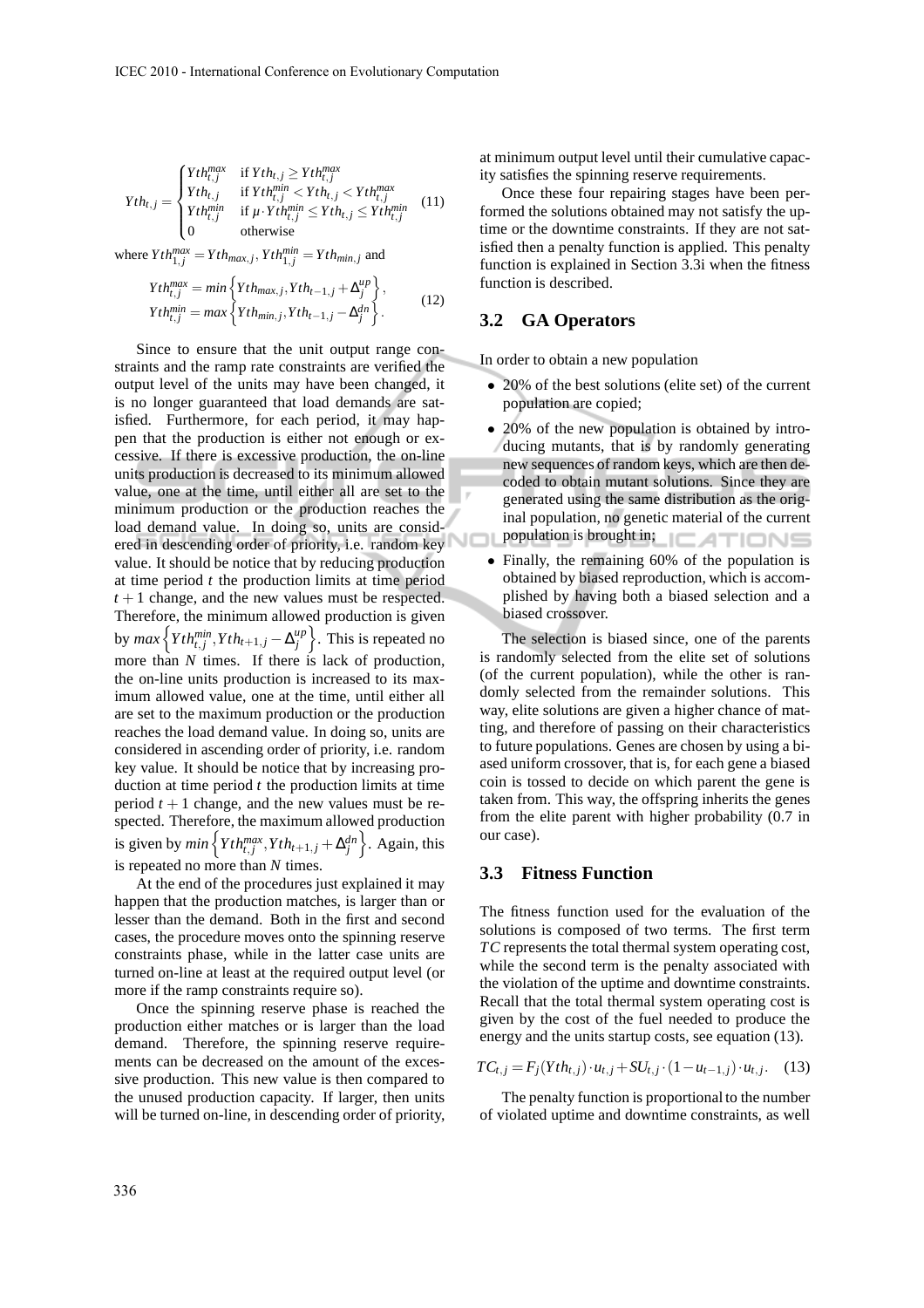as to the magnitude of the violation, and is computed as follows (equation (14)).

$$
Pen_{t,j} = \begin{cases} \mu_1 \left| T_{min,j}^{on} - T_j^{on}(t) \right| & \text{if } u_{t,j} = 0 \& u_{t-1,j} = 1, \\ \mu_2 \left| T_{min,j}^{off} - T_j^{off}(t) \right| & \text{if } u_{t,j} = 1 \& u_{t-1,j} = 0, \\ 0 & \text{otherwise,} \end{cases}
$$
(14)

where  $\mu_1$  and  $\mu_2$  are penalty multipliers associated with minimum uptime and minimum down time constraints, respectively.

Therefore, the fitness function is given by:

$$
fit(Yth) = \sum_{t=1}^{T} \sum_{j=1}^{N} \{TC_{t,j} + Pen_{t,j}\}.
$$
 (15)

## **4 NUMERICAL RESULTS**

A set of benchmark systems has been used for the evaluation of the proposed algorithm. Each of the problems in the set considers a scheduling period of 24 hours. The set of systems comprises six systems with 10 up to 100 units. A base case with 10 units was initially chosen, and the others have been obtained by considering copies of these units. The base 10 units systems and corresponding 24 hours load demand are given in (Kazarlis et al., 1996). To generate the 20 units problem, the 10 original units have been duplicated and the load demand doubled. An analogous procedure was used to obtain the problems with 40, 60, 80, and 100 units. In all cases, the spinning reserve requirements were set to 10% of the load demand. The BRKGA was implemented with biased crossover probability as main control parameter. The parameter ranges used in our experiments were  $0.5 \le P_c \le 0.8$  with step size 0.1 which gives 4 possible values for biased crossover probability. Several computational experiments were made in order to choose the other parameters values. The results obtained have shown no major differences. Nevertheless, the results reported here refer to the best obtained ones, for which the number of generations was set to 10*N*, the population size was set to 2*N*, biased crossover probability was set to 0.7, and the scaling factor  $\chi = 0.4$ . Due to the stochastic nature of the BRKGA, each problem was solved 20 times.

The BRKGA has been implemented on Matlab and executed on a Pentium IV Core Duo personal computer T 5200, 1.60GHz and 2.0GB RAM. We compare the results obtained with the best results reported in literature. In tables 1, 2, and 3, we compare the best, average, and worst results obtained, for each of the six problems, with the best of each available in literature. As it can be seen, for four out of the six problems solved our best results improve upon the best known results, while for the other two it is within 0.15% and 0.27% of the best known solutions.

For each type of solution presented (best, average, and worst) we compare each single result with the best respective one (given in bold) that we were able to find in the literature. The results used have been taken from a number of works as follows: MR-CGA (Sun et al., 2006), LRGA (Cheng et al., 2000), SM(Simopoulos et al., 2006), and GA (Senjyu et al., 2002).

Another important feature of the proposed algorithm is that, as it can be seen in Table 4, the variability of the results is very small. The difference between the worst and best solutions found for each problem is always below 0.65%, while if the best and the average solutions are compared this difference is never larger than 0.25%. The maximum standard deviation over the average is 0.21%. This allows for inferring the robustness of the solution since the gaps between the best and the worst solutions are very small. Furthermore our worst solutions, when worse than the best worst solutions reported are always within 0.6% of the latter, see Table 4. This is very important since the industry is reluctant to use methods with high variability as this may lead to poor solutions being used.

#### **5 CONCLUSIONS**

A Biased Random Key Genetic Algorithm, following the ideas presented in (Gonçalves and Resende, 2009), for finding solutions to the unit commitment problem has been presented. In the solution methodology proposed real valued random keys are used to encode solutions, since they have been proved to perform well in problems where the relative order of tasks is important. The proposed algorithm was applied to systems with 10, 20, 40, 60, 80, and 100 units with a scheduling horizon of 24 hours. The numerical results have shown the proposed method to improve upon current state of the art, since only for two problems it was not capable of finding better solutions. Furthermore, the results show a further very important feature, lower variability as was refered in section 4. This is very important since methods to be used in industrial applications are required to be robust, therefore preventing the use of very low quality solutions.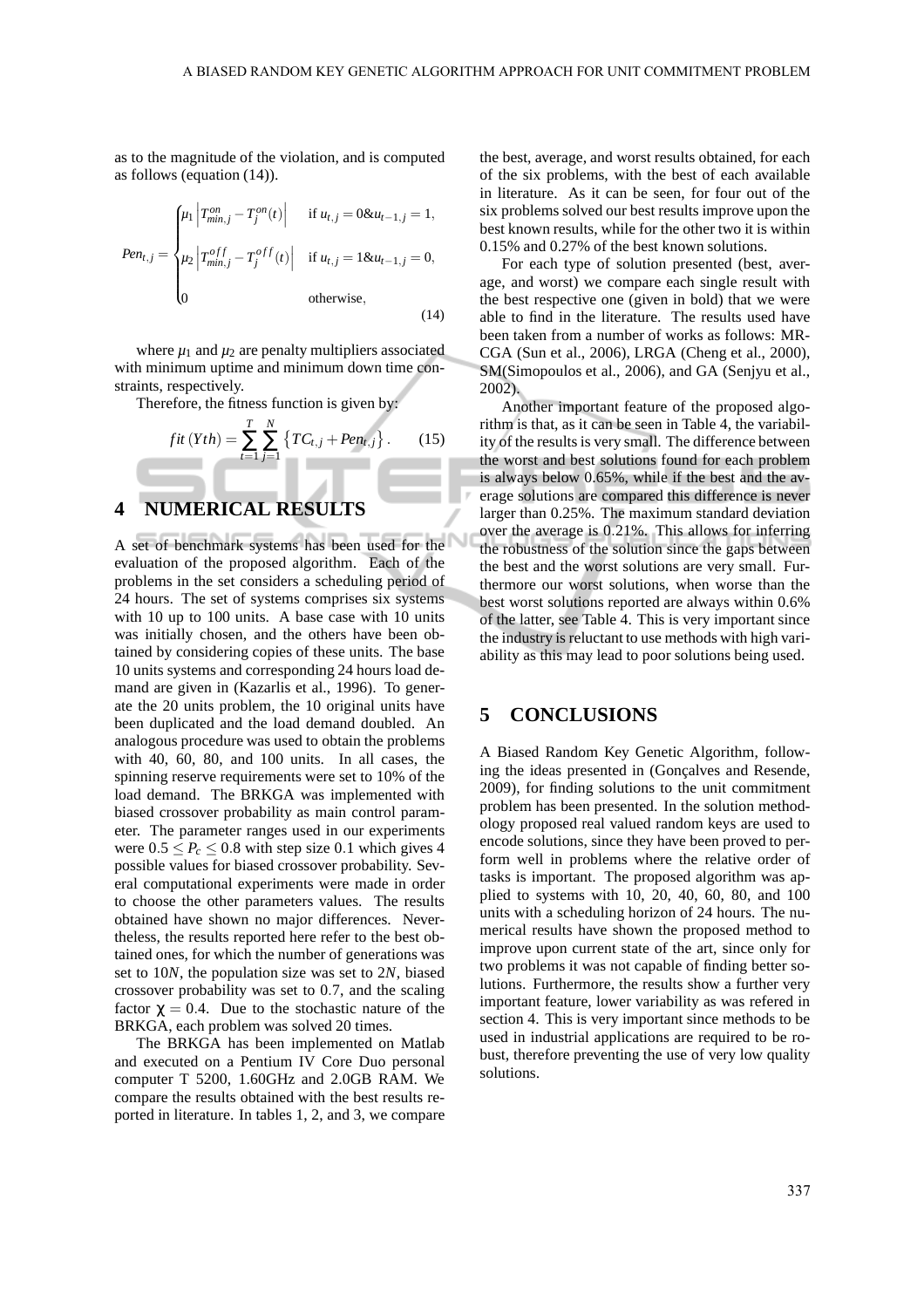| <b>Size</b> | GA      | MRCGA   | LRGA    | <b>BRKGA</b> | Ratio  |
|-------------|---------|---------|---------|--------------|--------|
| 10          | 563977  | 564244  | 564800  | 564806       | 100.15 |
| 20          | 1125516 | 1125035 | 1122622 | 1120481      | 99.81  |
| 40          | 2249715 | 2246622 | 2242178 | 2248205      | 100.27 |
| 60          | 3375065 | 3367366 | 3371079 | 3358379      | 99.73  |
| 80          | 4505614 | 4489964 | 4501844 | 4483842      | 99.86  |
| 100         | 5626514 | 5610031 | 5613127 | 5608875      | 99.98  |

Table 1: Comparison between best results obtained by the BRKGA and the best ones reported in literature.

Table 2: Comparison between average results obtained by the BRKGA and the best averages reported in literature.

| <b>Size</b> | MRCGA   | <b>SM</b> | <b>BRKGA</b> | Ratio  |  |
|-------------|---------|-----------|--------------|--------|--|
| 10          | 564467  | 566787    | 565056       | 100.12 |  |
| 20          | 1126199 | 1128213   | 1121655      | 99.59  |  |
| 40          | 2249609 | 2249589   | 2253117      | 100.16 |  |
| 60          | 3371036 |           | 3364051      | 99.79  |  |
| 80          | 4497346 | 4494378   | 4485831      | 99.80  |  |
| 100         | 5616957 | 5616699   | 5615193      | 99.97  |  |
|             |         |           |              |        |  |

Table 3: Comparison between worst results obtained by the BRKGA and the best worst ones reported in literature.

|     | Size GA MRCGA SM BRKGA Ratio                   |  |                                                                  |
|-----|------------------------------------------------|--|------------------------------------------------------------------|
|     |                                                |  | $5 \text{C}$ IENCE10 565606 565756 567022 565672 100.01LICATIONS |
|     | 20   1128790 1128326 1128403   1123746 99.59   |  |                                                                  |
| 40  | $\mid$ 2256824 2252076 2249589 2262701 100.58  |  |                                                                  |
| 60  |                                                |  |                                                                  |
| 80  | $\vert$ 4527847 4505511 4494439 4494916 100.01 |  |                                                                  |
| 100 | 5646529 5623248 5616900 5628072 100.20         |  |                                                                  |
|     |                                                |  |                                                                  |

|  |  | Table 4: Analysis of the variability of the results and execution time. |
|--|--|-------------------------------------------------------------------------|
|--|--|-------------------------------------------------------------------------|

| <b>Size</b> | <b>Best</b> | Average | Worst   | $\frac{Av-Best}{2}$ %<br><b>Rest</b> | $Worst-Best$ <sub>0</sub><br><b>Rest</b> | St. deviation(%) $\vert$ | Av. Time(s) |
|-------------|-------------|---------|---------|--------------------------------------|------------------------------------------|--------------------------|-------------|
| 10          | 564806      | 565056  | 565672  | 0.044                                | 0.153                                    | 0.04                     | 5.6         |
| 20          | 1120481     | 1121655 | 1123746 | 0.105                                | 0.291                                    | 0.1                      | 24.6        |
| 40          | 2248205     | 2253117 | 2262701 | 0.219                                | 0.645                                    | 0.21                     | 115.5       |
| 60          | 3358379     | 3364051 | 3374920 | 0.169                                | 0.493                                    | 0.19                     | 292.6       |
| 80          | 4483842     | 4485831 | 4494916 | 0.044                                | 0.247                                    | 0.1                      | 656.2       |
| 100         | 5608875     | 5615193 | 5628072 | 0.113                                | 0.342                                    | 0.11                     | 1201.9      |

## **ACKNOWLEDGEMENTS**

The financial support by FCT, POCI 2010 and FEDER, through project PTDC/EGE-GES/099741/2008 is gratefully acknowledged.

### **REFERENCES**

- Abookazemi, K., Mustafa, M., and Ahmad, H. (2009). Structured Genetic Algorithm Technique for Unit Commitment Problem. *International Journal of Recent Trends in Engineering*, 1(3):135–139.
- Arroyo, J. M. and Conejo, A. (2002). A parallel repair ge-

netic algorithm to solve the unit commitment problem. *IEEE Transactions on Power Systems*, 17:1216–1224.

- Bean, J. (1994). Genetic Algorithms and Random Keys for Sequencing and Optimization. *ORSA Journal on Computing*, 6(2).
- Chen, Y. and Wang, W. (2007). Fast solution technique for unit commitment by particle swarm optimisation and genetic algorithm. *International Journal of Energy Technology and Policy*, 5(4):440–456.
- Cheng, C., Liu, C., and Liu, G. (2000). Unit commitment by Lagrangian relaxation and genetic algorithms. *IEEE Transactions on Power Systems*, 15:707–714.
- Cohen, A. I. and Yoshimura, M. (1983). A Branch-and-Bound Algorithm for Unit Commitment. *IEEE Transactions on Power Apparatus and Systems*, 102:444– 451.